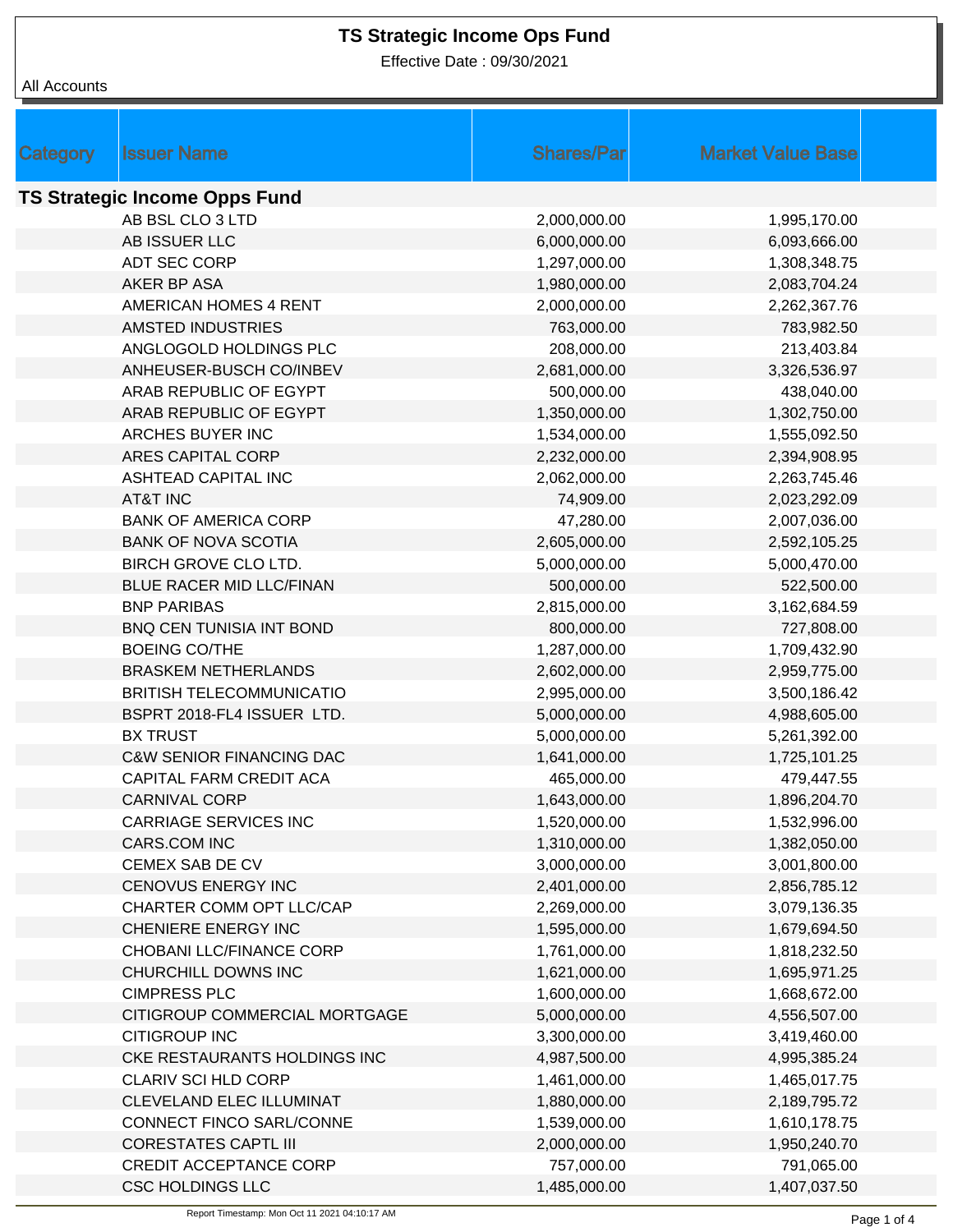Effective Date : 09/30/2021

| <b>Category</b> | <b>Issuer Name</b>                       | <b>Shares/Par</b> | <b>Market Value Base</b> |
|-----------------|------------------------------------------|-------------------|--------------------------|
|                 | <b>CVS HEALTH CORP</b>                   | 2,475,000.00      | 3,188,455.16             |
|                 | <b>DIRECTV HOLDINGS/FING</b>             | 1,621,000.00      | 1,691,918.75             |
|                 | DIVERSIFIED HEALTHCARE TRUST             | 1,454,000.00      | 1,584,860.00             |
|                 | <b>DOMINICAN REPUBLIC</b>                | 2,350,000.00      | 2,397,023.50             |
|                 | DREYFUS GOVERNMENT CASH MANAGE           | 6,876,915.75      | 6,876,915.75             |
|                 | DUPONT DE NEMOURS INC                    | 29,433.00         | 2,001,149.67             |
|                 | <b>EDISON INTERNATIONAL</b>              | 2,145,000.00      | 2,285,156.53             |
|                 | <b>ENERGY TRANSFER LP</b>                | 2,350,000.00      | 2,752,245.06             |
|                 | <b>EXXON MOBIL CORP</b>                  | 34,207.00         | 2,012,055.74             |
|                 | <b>FANNIE MAE</b>                        | 197,221.24        | 206,117.97               |
|                 | <b>FANNIE MAE</b>                        | 219,275.79        | 229,874.99               |
|                 | FIRST MARYLAND CAPTL II                  | 1,026,000.00      | 1,003,506.05             |
|                 | <b>FIRSTCASH INC</b>                     | 627,000.00        | 650,512.50               |
|                 | <b>FOCUS BRANDS FUNDING LLC</b>          | 4,974,025.97      | 5,104,265.87             |
|                 | FORD MOTOR CO                            | 865,000.00        | 1,039,094.23             |
|                 | FORD MOTOR CO                            | 673,000.00        | 705,391.49               |
|                 | FORD MOTOR CO                            | 331,000.00        | 469,295.94               |
|                 | FORD MOTOR CREDIT CO LLC                 | 860,000.00        | 912,459.91               |
|                 | FORD MOTOR CREDIT CO LLC                 | 200,000.00        | 208,000.00               |
|                 | <b>FORTRESS TRANS &amp; INFRAST</b>      | 1,935,000.00      | 1,995,681.60             |
|                 | <b>FREDDIE MAC</b>                       | 73,703.75         | 75,245.84                |
|                 | FRESB MULTIFAMILY MORTGAGE PAS           | 29,350,550.21     | 2,283,493.35             |
|                 | <b>GENESIS ENERGY LP/GENESI</b>          | 848,000.00        | 845,880.00               |
|                 | <b>GENESIS ENERGY LP/GENESI</b>          | 250,000.00        | 249,375.00               |
|                 | <b>GENESIS ENERGY LP/GENESI</b>          | 395,000.00        | 401,004.00               |
|                 | <b>GENNEIA SA</b>                        | 812,000.00        | 777,084.00               |
|                 | <b>GOLDMAN SACHS GROUP INC</b>           | 5,176.00          | 1,956,683.28             |
|                 | <b>GOLUB CAPITAL BDC</b>                 | 2,165,000.00      | 2,129,279.12             |
|                 | <b>GOODYEAR TIRE &amp; RUBBER CO/THE</b> | 1,551,000.00      | 1,666,782.15             |
|                 | <b>GS MORTGAGE SECURITIES TRUST</b>      | 2,202,000.00      | 2,196,715.64             |
|                 | <b>HI-CRUSH INC</b>                      | 273,433.00        | 273,433.00               |
|                 | HILCORP ENERGY I/HILCORP                 | 293,000.00        | 301,057.50               |
|                 | HILCORP ENERGY I/HILCORP                 | 1,380,000.00      | 1,417,950.00             |
|                 | <b>HOWARD HUGHES CORP/THE</b>            | 823,000.00        | 827,863.93               |
|                 | HUDBAY MINERALS INC                      | 1,135,000.00      | 1,188,736.58             |
|                 | HUDBAY MINERALS INC                      | 376,000.00        | 372,240.00               |
|                 | <b>ICAHN ENTERPRISES/FIN</b>             | 1,650,000.00      | 1,715,307.00             |
|                 | <b>IMPERIAL BRANDS FIN PLC</b>           | 3,960,000.00      | 4,236,154.64             |
|                 | <b>INDONESIA ASAHAN ALUMINI</b>          | 1,700,000.00      | 1,955,000.00             |
|                 | <b>INDONESIA ASAHAN ALUMINI</b>          | 400,000.00        | 489,500.00               |
|                 | INTERNATIONAL BUSINESS MACHINES CORP     | 14,887.00         | 2,068,250.91             |
|                 | <b>ISLAMIC REP OF PAKISTAN</b>           | 1,500,000.00      | 1,490,625.00             |
|                 | <b>ISLAMIC REP OF PAKISTAN</b>           | 655,000.00        | 658,327.40               |
|                 | <b>JOHNSON &amp; JOHNSON</b>             | 12,693.00         | 2,049,919.50             |
|                 | <b>KROGER CO</b>                         | 2,475,000.00      | 3,223,212.13             |
|                 | <b>LOCKHEED MARTIN CORP</b>              | 5,840.00          | 2,015,384.00             |
|                 | MEDALIST PARTNERS CORPORATE FI           | 2,100,000.00      | 2,053,554.30             |
|                 |                                          |                   |                          |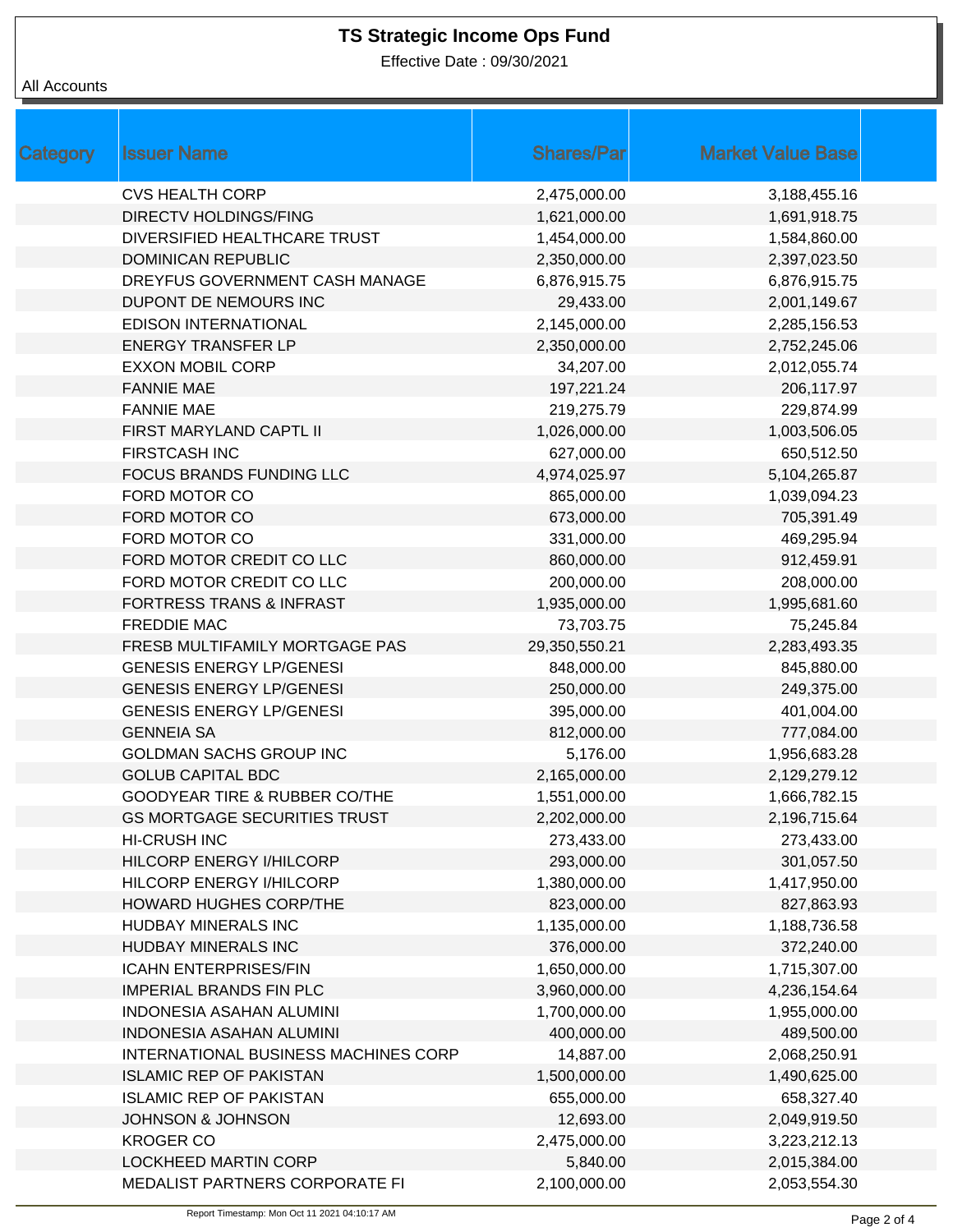Effective Date : 09/30/2021

| <b>Category</b> | <b>Issuer Name</b>              | <b>Shares/Par</b> | <b>Market Value Base</b> |
|-----------------|---------------------------------|-------------------|--------------------------|
|                 | <b>MEDNAX INC</b>               | 1,910,000.00      | 2,007,887.50             |
|                 | <b>MERITOR INC</b>              | 1,467,000.00      | 1,470,667.50             |
|                 | <b>METINVEST BV</b>             | 2,200,000.00      | 2,381,500.00             |
|                 | MIDAS OPCO HOLDINGS LLC         | 1,630,000.00      | 1,686,642.50             |
|                 | MILL CITY MORTGAGE TRUST        | 5,000,000.00      | 5,241,588.50             |
|                 | MURPHY OIL CORP                 | 2,041,000.00      | 2,158,357.50             |
|                 | <b>MYLAN INC</b>                | 2,102,000.00      | 2,397,352.57             |
|                 | <b>NAVIENT CORP</b>             | 1,818,000.00      | 2,013,435.00             |
|                 | NEIGHBORLY ISSUER LLC           | 4,987,500.00      | 5,136,371.89             |
|                 | <b>NEW MOUNTAIN CLO LTD</b>     | 5,000,000.00      | 5,000,090.00             |
|                 | <b>NEXSTAR MEDIA INC</b>        | 1,804,000.00      | 1,871,397.44             |
|                 | <b>NGPL PIPECO LLC</b>          | 2,259,000.00      | 3,232,434.25             |
|                 | OFFICE CHERIFIEN DES PHO        | 1,650,000.00      | 1,633,500.00             |
|                 | <b>OVINTIV EXPLORATION INC</b>  | 2,250,000.00      | 2,543,078.75             |
|                 | PACIFIC GAS & ELECTRIC          | 2,145,000.00      | 2,038,130.76             |
|                 | PACTIV EVERGREEN GROUP          | 1,405,000.00      | 1,390,950.00             |
|                 | PALMER SQUARE CLO LTD           | 2,250,000.00      | 2,249,889.75             |
|                 | PARKLAND CORP/CANADA            | 1,269,000.00      | 1,286,258.40             |
|                 | PETROLEOS MEXICANOS             | 750,000.00        | 710,197.50               |
|                 | PETROLEOS MEXICANOS             | 350,000.00        | 297,538.50               |
|                 | PETROLEOS MEXICANOS             | 1,810,000.00      | 1,578,618.65             |
|                 | PHILIP MORRIS INTERNATIONAL INC | 20,646.00         | 1,957,034.34             |
|                 | PHOTO HOLDINGS MERGER SU        | 2,328,000.00      | 2,517,150.00             |
|                 | PILGRIM'S PRIDE CORP            | 1,263,000.00      | 1,284,313.13             |
|                 | PNC CAPITAL TRUST C             | 3,248,000.00      | 3,149,305.62             |
|                 | PPL CAPITAL FUNDING INC         | 1,200,000.00      | 1,157,844.00             |
|                 | PRECISION DRILLING CORP         | 1,479,000.00      | 1,544,734.16             |
|                 | QVC INC                         | 1,629,000.00      | 1,683,978.75             |
|                 | RAYTHEON TECHNOLOGIES CORP      | 23,666.00         | 2,034,329.36             |
|                 | <b>REDE D'OR FINANCE SARL</b>   | 1,400,000.00      | 1,394,330.00             |
|                 | REPUBLIC OF ANGOLA              | 1,600,000.00      | 1,636,992.00             |
|                 | REPUBLIC OF COLOMBIA            | 320,000.00        | 467,040.00               |
|                 | REPUBLIC OF COLOMBIA            | 400,000.00        | 489,756.00               |
|                 | REPUBLIC OF COLOMBIA            | 230,000.00        | 223,670.40               |
|                 | REPUBLIC OF COLOMBIA            | 500,000.00        | 524,895.00               |
|                 | REPUBLIC OF COLOMBIA            | 1,295,000.00      | 1,211,213.50             |
|                 | REPUBLIC OF ECUADOR             | 1,530,000.00      | 1,007,902.80             |
|                 | <b>REPUBLIC OF GHANA</b>        | 1,600,000.00      | 1,432,000.00             |
|                 | RHP HOTEL PPTY/RHP FINAN        | 1,600,000.00      | 1,603,232.00             |
|                 | ROCKPOINT GAS STORAGE CA        | 1,873,000.00      | 1,901,095.00             |
|                 | SABRA HEALTH CARE LP            | 825,000.00        | 923,644.39               |
|                 | SABRA HEALTH CARE LP            | 1,650,000.00      | 1,736,504.01             |
|                 | <b>SEASPAN CORP</b>             | 1,654,000.00      | 1,687,443.88             |
|                 | SEG HLD LLC/SEG FIN CORP        | 1,692,000.00      | 1,763,910.00             |
|                 | SHELLPOINT CO-ORIGINATOR TRUST  | 27,530.47         | 27,885.34                |
|                 | SIXTH STREET SPECIALTY          | 2,145,000.00      | 2,166,647.40             |
|                 | SOUTHWESTERN ENERGY CO          | 1,050,000.00      | 1,189,366.50             |